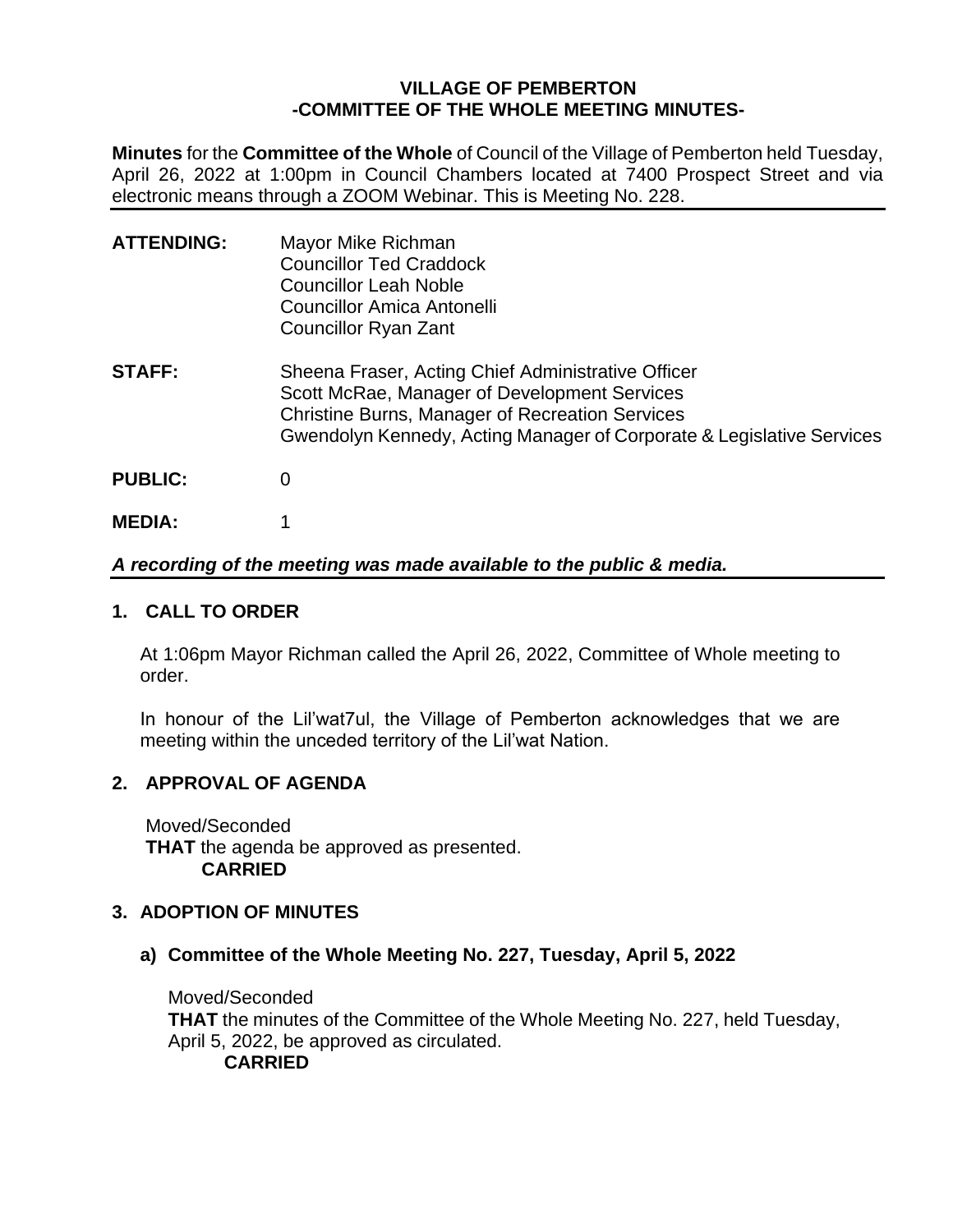Village of Pemberton Committee of the Whole Meeting No. 228 Tuesday, April 26, 2022 Page **2** of **3**

# **4. Electronic Meetings Review**

Gwendolyn Kennedy, Acting Manager of Corporate & Legislative Services, presented a report summarizing the use of electronic and hybrid meeting formats over the past six months and recommended that the Committee defer establishment of an electronic meetings policy or amendment of the bylaw until staff and Council have had a more thorough opportunity to evaluate the new hybrid meeting system and the electronic meeting provisions of the bylaw.

Moved/Seconded

**THAT** the Committee of the Whole recommends to Council that the development of an electronic meetings policy be deferred to a future meeting to allow more time for use of the new system.

## **CARRIED**

#### **5. Fee Waiver Policy for Eligible Developments**

Scott McRae, Development Service Manager, presented a draft policy setting out application requirements and procedures for developers seeking a reduction in development and building permit fees. The policy would also guide Staff and Council in reviewing these applications.

Mr. McRae emphasized that all decisions regarding the approval of fee waivers would remain with Council and each application would be considered on its own merits.

Discussion focused on whether granting a fee waiver or reduction to a for-profit developer is consistent with the Village's affordable housing objectives.

#### Moved/Seconded

**THAT** the Committee of the Whole receives the Fee Waiver Policy for Eligible Developments report;

**AND THAT** the policy be brought forward for Council review at a future meeting of Council.

**CARRIED**

#### **5. Canada Day 2022**

Christine Burns, Recreation Services Manager, presented a summary of research regarding 2022 Canada Day activities planned by other communities and requested the Committee's feedback concerning themes and activities proposed for Pemberton's event.